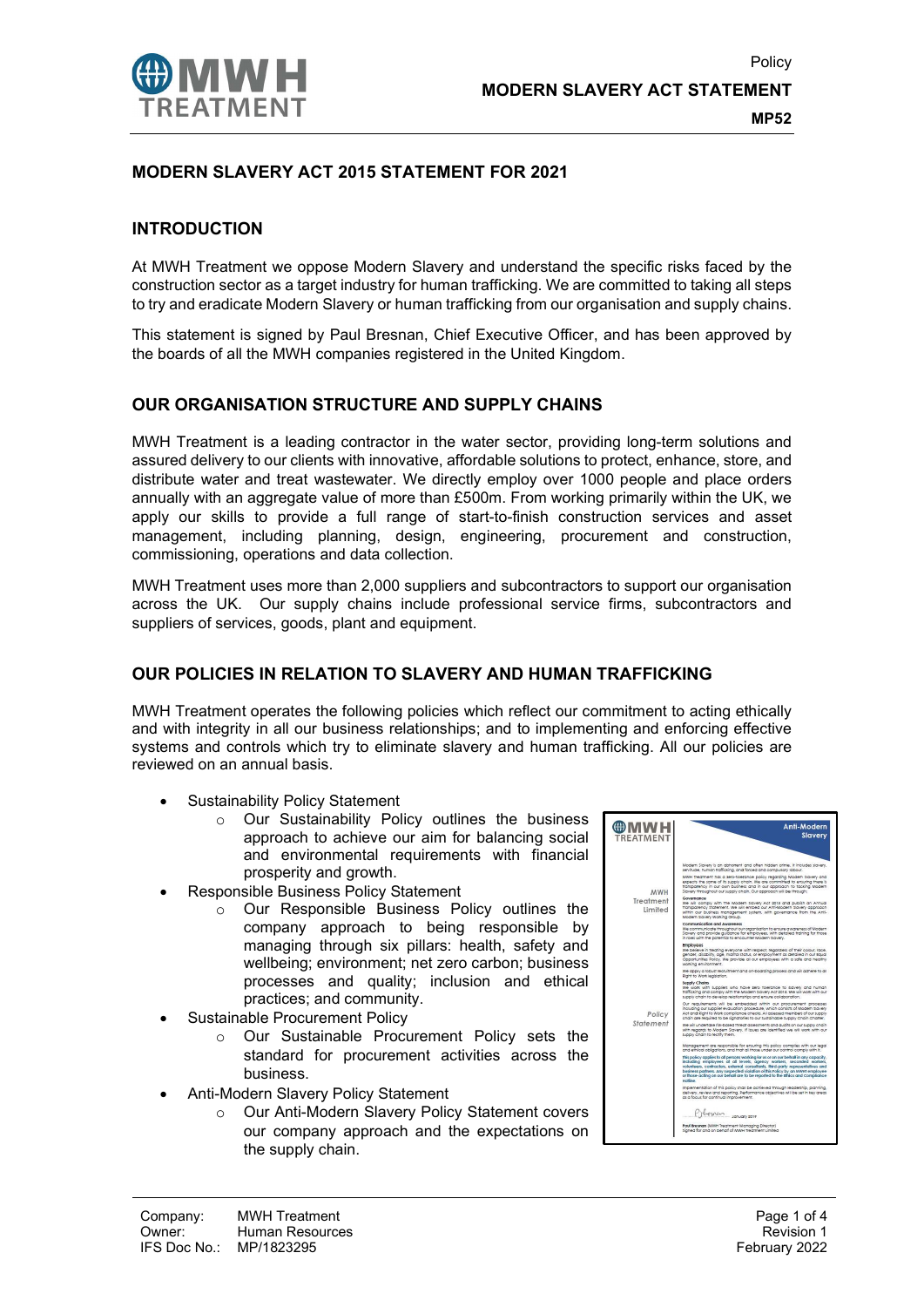

MP52

- **Business Ethics Policies** 
	- o The Principles policy states zero tolerance to Modern Slavery and expects the same of our supply chain.
	- Migrant Workers Policy
		- o Our Migrant Workers Policy includes details on the employment checks required.
- Whistleblowing Policy
	- o The policy provides an explanation on the meaning of whistleblowing; encourages employees and others who have serious concerns to voice them; and details how confidentiality is ensured, concerns can be raised, and how MWH will address them.

### DUE DILIGENCE PROCESSES

MWH Treatment has an integrated approach to modern slavery which covers our operations and extends to our supply chain. Our anti-modern slavery approach has been assessed by the Slave Free Alliance to determine suitability and improvements. In conclusion, we were able to demonstrate commitment to measuring the effectiveness of, and continually working to further strengthen and enhance our approach to tackling modern slavery.

MWH Treatment have a well-established recruitment and selection process, undertakes audits on the process, and checks on employee data to identify potential indicators of modern slavery. We have assessed the trade labour recruitment agencies we use on anti-modern slavery and right to work approaches.

We ensure, through our supplier selection and evaluation process, we only engage with approved suppliers and subcontractors who adhere to the Modern Slavery Act. During 2021 the Supplier Assessment Questionnaire was revised to incorporate more detailed questions on modern slavery approaches and right to work checks. Training was provided to procurement and environmental teams on how to evaluate the supplier questionnaire. Following the assessment, supply chain members can only be approved once they become signatories to our Sustainable Supply Chain Charter.

Supplier Terms and Conditions ensure suppliers are obliged contractually to inform us as soon as they become aware of any instance of modern slavery or human trafficking taking place in their business or supply chain. Sub-contracts for MWH Treatment direct works include detailed modern slavery and right to work clauses.

During 2021, Slave Free Alliance were employed to undertake a Modern Slavery Threat Assessment on a civils labour provider. This involved a head office interview with senior management and worker interviews on our construction site. No modern slavery issues were found; however, this highlighted the need for further communication of modern slavery on our construction sites to all subcontractors. We intend to undertake further assessments on civils labour providers and subcontractors during 2022.

During 2022 we plan to:

- Share best practice and guidance with our main sub-contractors and suppliers with regards to modern slavery awareness.
- Undertake Modern Slavery Threat Assessments on high-risk civils sub-contractors.
- Train MWH Treatment mental health first aiders on identifying the signs of Modern Slavery.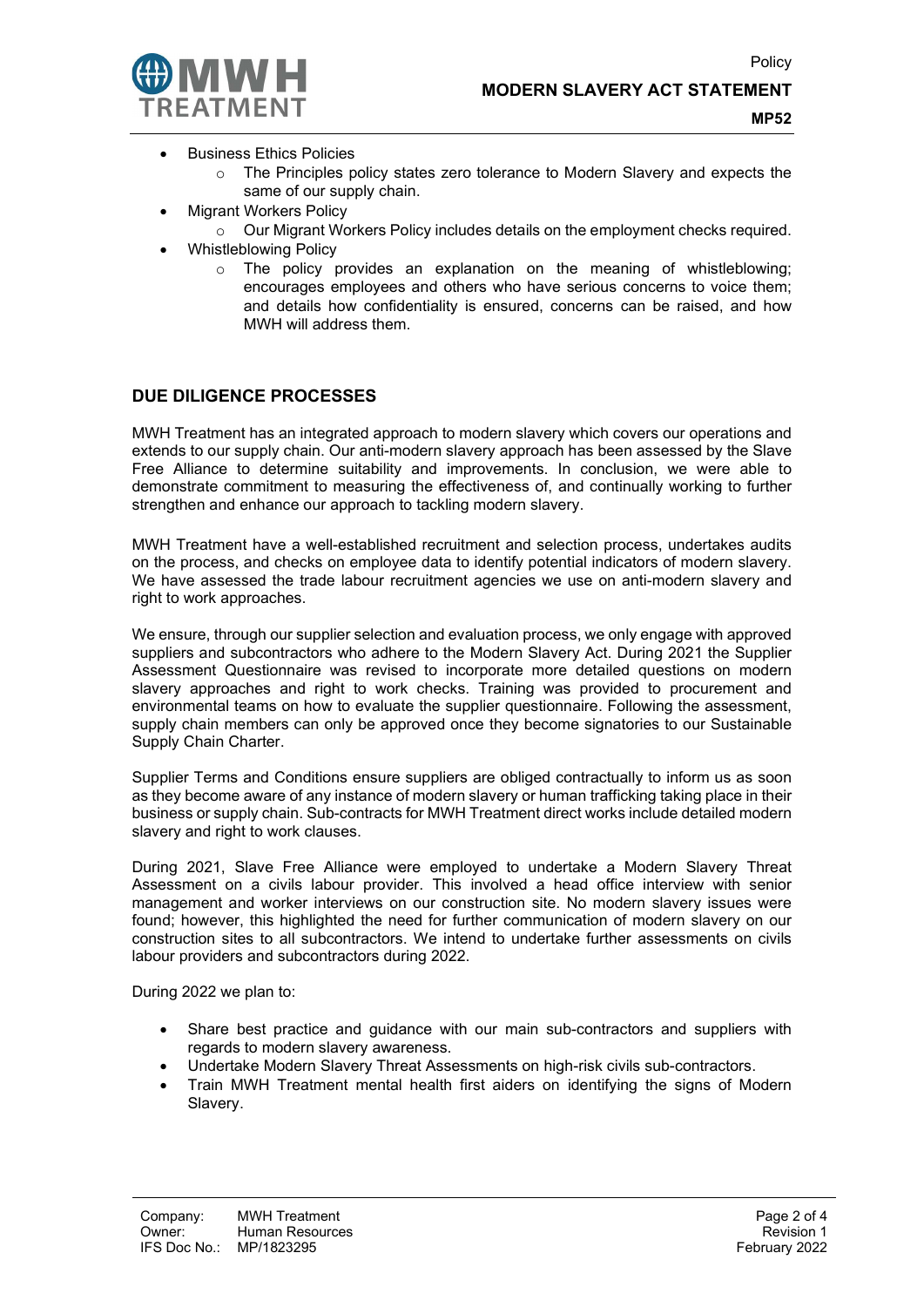

#### MP52

Policy

# IDENTIFYING, ASSESSMENT AND ADDRESSING RISK

We periodically review our supply chain for risks associated with modern slavery and wider worker exploitation. As a construction contractor, we have identified the potential risk sectors in our supply chain: Sub-contractors; Labour providers; PPE suppliers; Waste Management; Cleaning providers. The risks were reviewed by the MWHT Anti-Modern Slavery Working Group during 2021 and it was agreed these risks were still appropriate.

MWH Treatment are a signatory of the Construction Protocol led by the Gangmasters and Labour Abuse Authority (GLAA) which is a voluntary information sharing agreement with the GLAA. Our employees attend GLAA and the Greater Manchester Modern Slavery Business Network organised events. These enable the ongoing assessment of modern slavery risks with knowledge sharing and awareness of wider worker exploitation.

In late 2020, MWH Treatment became a signatory of the Supply Chain Sustainability School 'People Matters Charter' which includes obligations for identifying and reporting issues of labour exploitation. As a business we are already fulfilling these obligations.

MWH Treatment has a third-party whistleblowing helpline which is incorporated into the formal modern slavery escalation process, which was updated in 2021 to provide greater emphasis on victim support. The process details the steps to be taken in the event of modern slavery being identified or reported, including collaboration with authorities and charitable organisations to ensure safeguarding. The escalation process is also accompanied by a guidance note which includes details of the support provided (internally and externally).

### TRAINING AND COMMUNICATION

To raise awareness and ensure an appropriate level of understanding of the risks of Modern Slavery and human trafficking in our sector, we have provided the following training to personnel across the business:

- Specific Site Managers Awareness Training
- Procurement Team Awareness
- Safety, Environmental and Quality Team Awareness
- Modern Slavery Awareness (e-learning)
- Supplier Sustainability Evaluation

Modern slavery awareness is included in our construction site induction, with detailed content available in 6 different languages. A Toolbox Talk is available for all construction sites and in 2021 was distributed to all our construction sites as October SHEQ Theme of the Month as part of Anti-Slavery Day communications. Posters highlighting the issues of modern slavery and the whistleblowing helpline are included as standard



in the construction site set up packs, for display in the site welfare facilities, as well as our offices.

In 2021 it was decided that Modern Slavery Awareness training was required for all employees. An internally developed e-learning module was assigned to coincide with Anti-Slavery Day on the  $18<sup>th</sup>$  October. As of  $18<sup>th</sup>$  January 2022, 87% of employees have completed the course. This course will continue to be assigned to all new starters during 2022 and a three-year refresher requirement has been established.